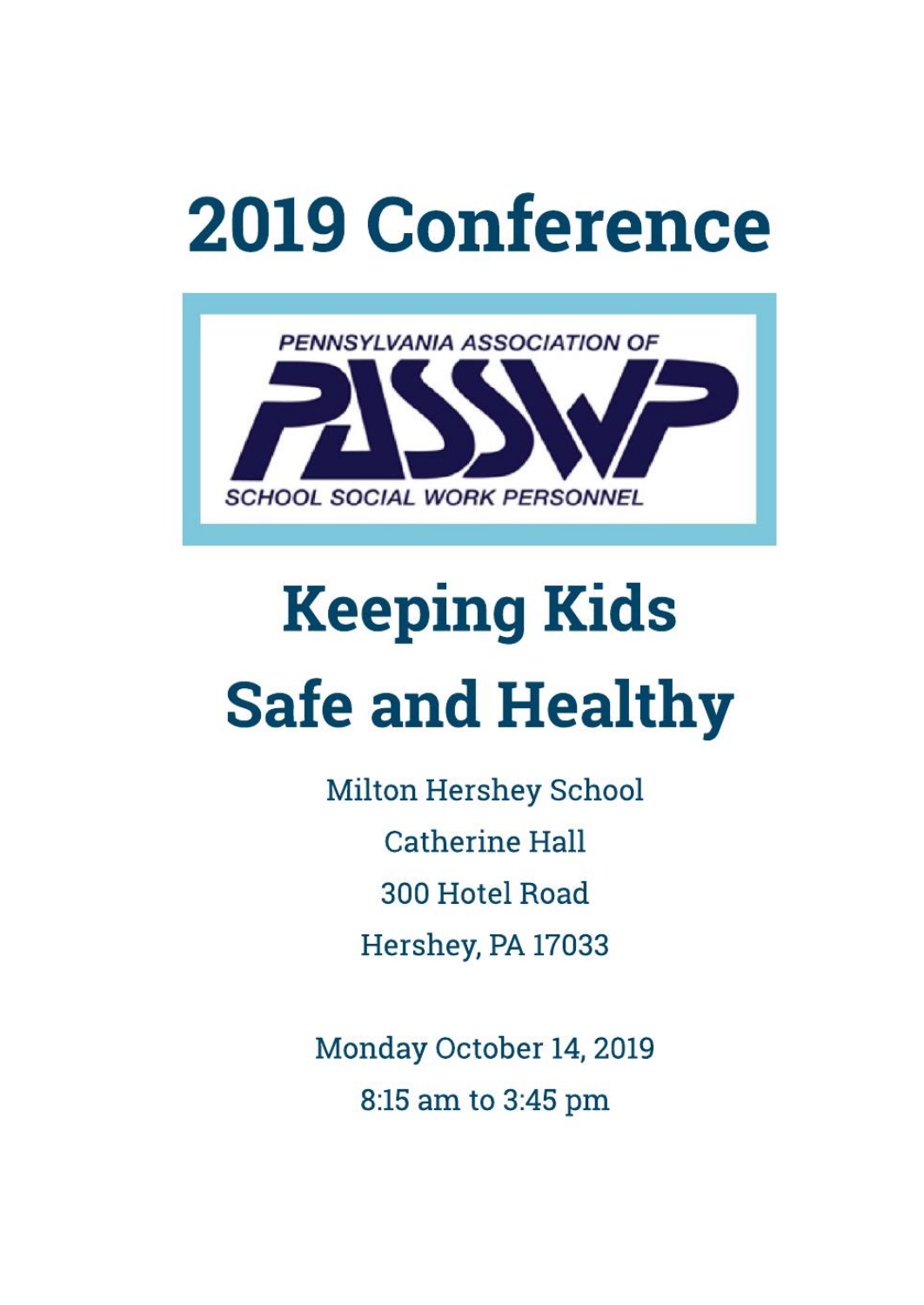### **Registration Information**

\$125.00 registration fee includes:

- **2 year** membership to PASSWP
- 6 NASW-approved CEU's\*
- Continental Breakfast
- Lunch

\*Act 48 credits must be approved and uploaded through your school district.

#### Register Online:

#### [www.passwp.com/upcoming-events](http://www.passwp.com/upcoming-events)

**Please contact PASSWP [\(passwp@gmail.com\)](mailto:passwp@gmail.com) if special accommodations are needed in order to participate in the event.**

#### **Coming to town the night before the conference??**

There are lots of things to keep you busy in Hershey - the Hershey Outlets, the array of restaurants on Chocolate Avenue, or maybe a tour of Chocolate World! Below are hotel options that are close to Hershey attractions and just a short drive from Catherine Hall!

- **Days Inn Hershey**: 717-534-2162
- **Hershey Lodge**: 855-729-3108
- **Fairfield Inn & Suites Hershey, \$104**+tax (call: 717-520-5240 or book **[online](https://www.marriott.com/meeting-event-hotels/group-corporate-travel/groupCorp.mi?resLinkData=PASSWP%202019%5EHARHS%60PASPASA%7CPASPASB%7CPASPASC%7CPASPASD%60104.00%60USD%60false%605%6010/13/19%6010/14/19%609/13/2019&app=resvlink&stop_mobi=yes)**room block cut-off date is 9/13/19)

Find things to do while in Hershey, PA: [hersheypa.com](https://www.hersheypa.com/things-to-do/index.php) [Visit Hershey & Harrisburg](https://www.visithersheyharrisburg.org/things-to-do/) [Trip Advisor](https://www.tripadvisor.com/Attractions-g52819-Activities-Hershey_Pennsylvania.html)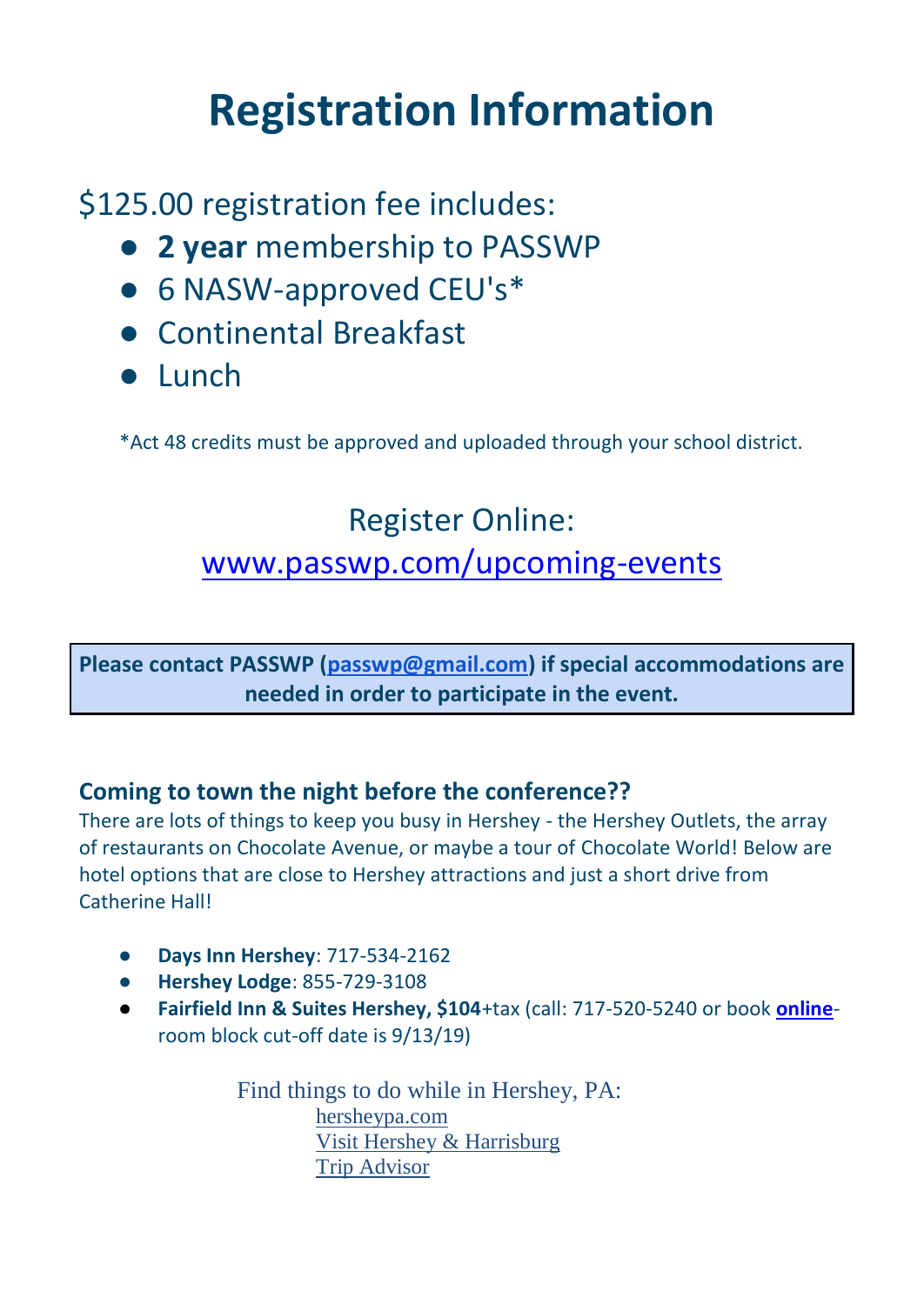# **2019 Conference Agenda**

| <b>Time</b>   | <b>Sessions</b>                                                  |
|---------------|------------------------------------------------------------------|
| $7:45 - 8:15$ | <b>Registration &amp; Continental breakfast</b><br>(included)    |
| $8:15-9:45$   | Session 1                                                        |
| 10:00-11:00   | Keynote Speaker: Eugene DePasquale,<br><b>PA Auditor General</b> |
| 11:00-11:30   | <b>Statewide Updates - PASSWP Board</b>                          |
| 11:30-12:20   | Lunch (included)                                                 |
| 12:30-2:00    | Session 2                                                        |
| $2:15 - 3:45$ | Session 3                                                        |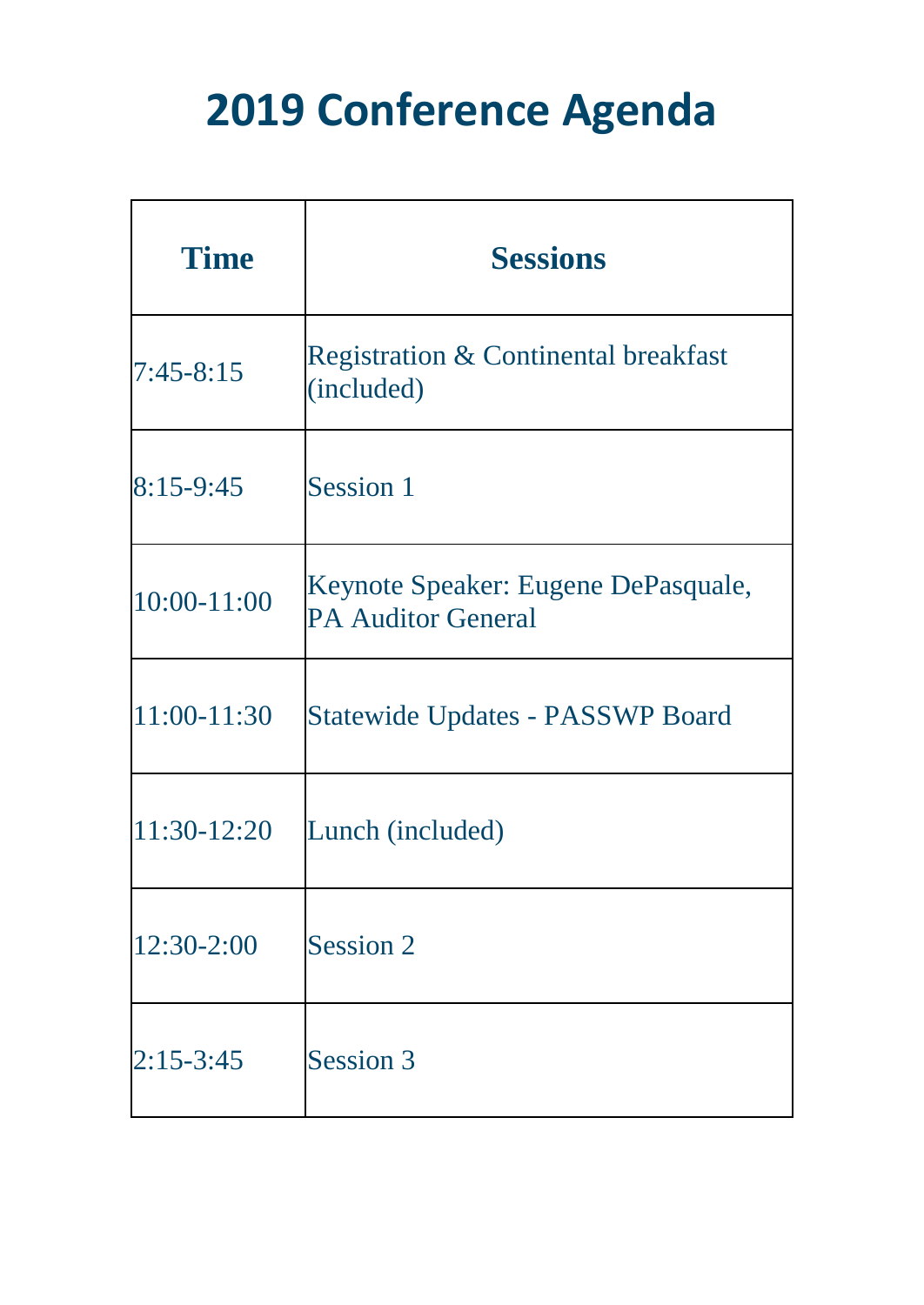

# **Keynote Speaker Eugene DePasquale PA Auditor General**

Eugene A. DePasquale began his second term as Pennsylvania's 51st Auditor General on January 17, 2017. During his first term, Auditor General DePasquale delivered on his promise to be a tough, fair and independent fiscal watchdog for Pennsylvania taxpayers. So far, his audits have identified nearly \$600 million in misspent or potentially recoverable state money including urging the state pension plans to cut another \$100 million in Wall Street investment fees.

Auditor General DePasquale's ongoing work touches the lives of all Pennsylvanians. He is most proud of the work that led to fixing the state's child-abuse hotline, ChildLine, where more than 58,000 calls went unanswered before his audit; reducing the number of untested rape kits in Pennsylvania and across the nation; and recommending improvements in the state's response to the opioid crisis. He continues to fight to protect children from abuse, end the backlog of untested rape kits, make college affordable for the middle class, and ensure seniors have access to the services they need. His work on charter school reform is frequently mentioned in the *Washington Post* and was featured on HBO's *Last Week Tonight*  with John Oliver.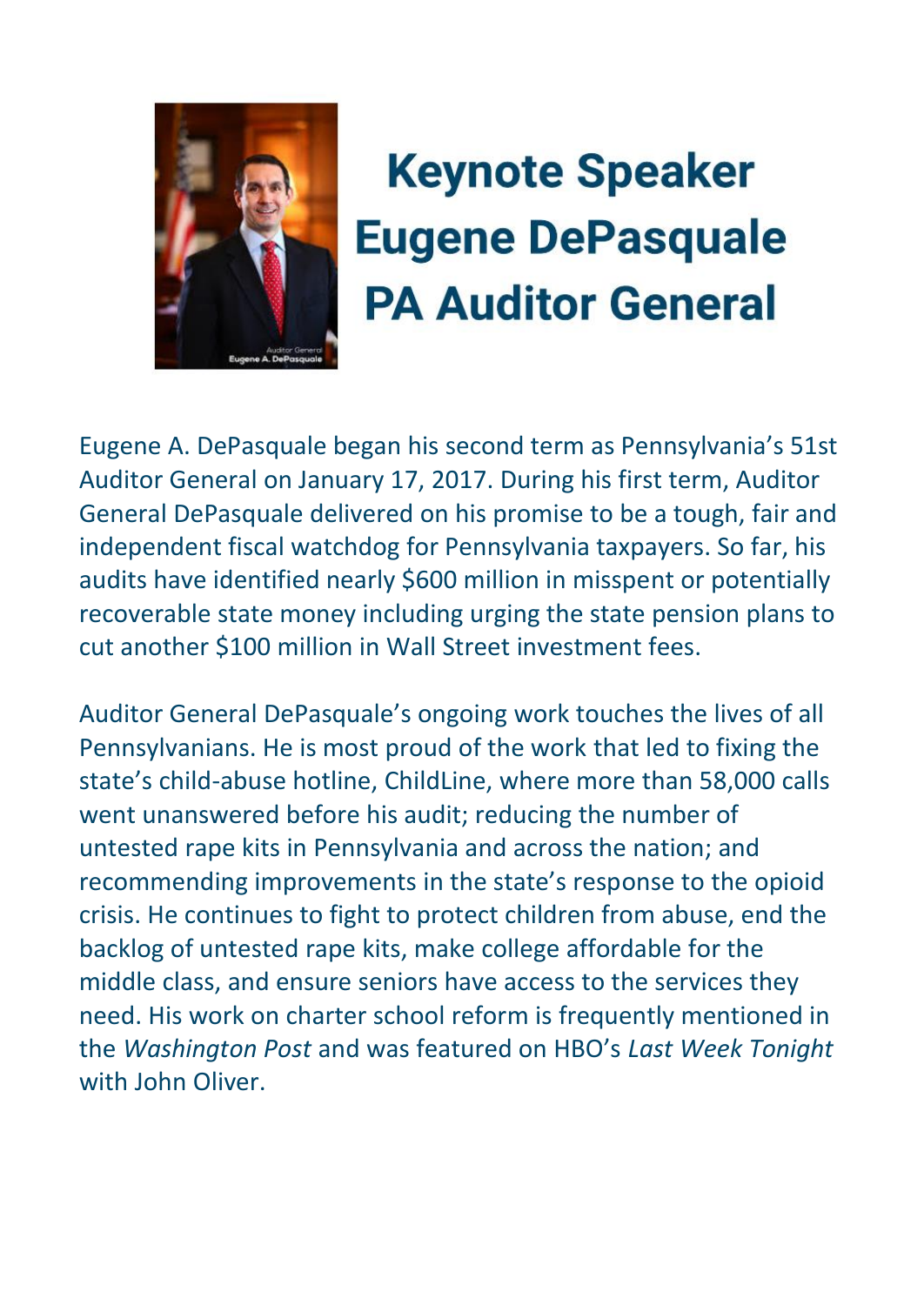# **Session 1 Options (8:15-9:45)**

#### **So you want to be a School Social Worker? Dee Stalnecker & Chris Rich**

Whether you are new to the profession or have been around for several years, participants will leave this session feeling energized with a sense of identity and lots of ideas to implement at your school to make yourself Vital, Valuable, Visible, and have a Voice! They will facilitate a brain storming session on the various roles we have in schools and ways we can further legitimize our place in schools.

#### **Implementing your own School-Based Attendance Improvement Court Heather Way**

In 2015, the Williamsport Area School District piloted an Attendance Improvement Court program within the high school. Since then the program has expanded to included the middle school with plans to include grades 4-6 this year. The goal of the program is to address underlying issues contributing to chronic absenteeism through a team centered approach. The Honorable Joy Reynolds McCoy, Judge of the Court of Common Pleas in Lycoming County, will also be presenting and answering questions regarding the process.

#### **Baby Steps to Trauma Informed Lindsay Knepp & Doug Knepp**

Palmyra Area School District is in the process of becoming trauma informed and is working on supporting the staff in providing education, training, and materials. In addition to working with the staff, we are working to build community relationships with trauma informed agencies. At the end of this training you will have information on starting a Trauma informed district in a grass roots model.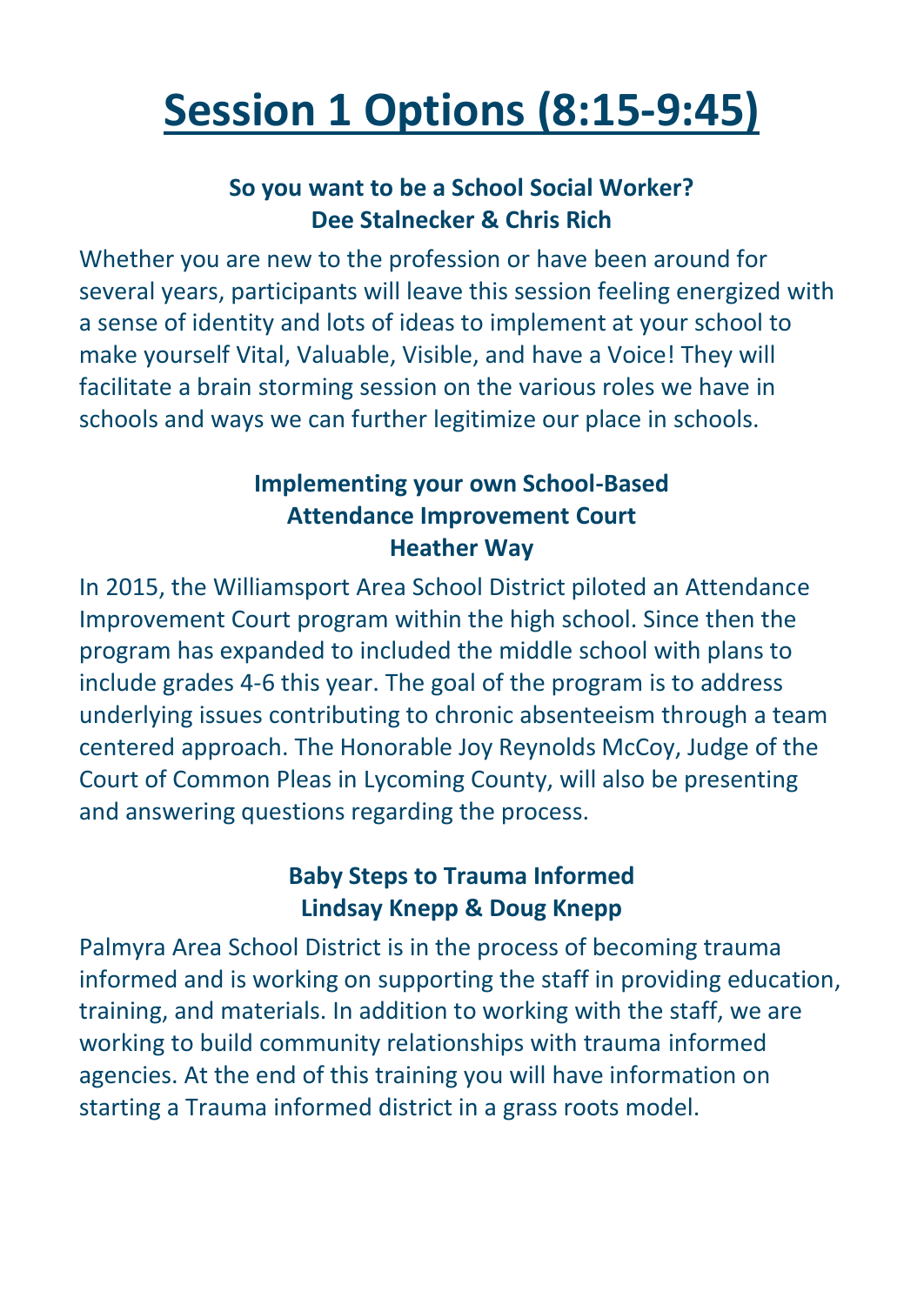#### **The Importance of Supporting Student Well-Being and Resilience in Schools Micah Beaston**

This presentation will provide participants with the opportunity to explore the research behind the multi-faceted domains of well-being (Duff et al., 2016) as well as Resilience theory as a goal of supporting effective outcomes of programmatic interventions in the school setting. Participants will learn about research behind diverse educational interventions and findings will be presented from a qualitative case-study which focused on perceptions of the impact of the community school model on student well-being and resilience.

## **Session 2 Options (12:30-2:00)**

#### **Children and Grief: Support in the School Setting Terri Bowling**

Highmark Caring Place, a grieving center for adolescents and their families, provides peer support programming after a death. This workshop will provide an overview of the program and what we've learned from grieving children over the past 20 years. It will also provide an in depth understanding of grief, how grief can affect the developing child, the Grief Spiral theory and the triggers that can impact students in the classroom, tips for effective communication, and ideas for supporting grieving students.

#### **Teens and Technology: Unintended Consequences (Part 1) James Dill**

This is a unique and eye-opening presentation will help raise the awareness of anyone working with juveniles. It will discuss things such as sexting, self-destructing photo apps, secret messaging apps, information hidden in digital photos, location sharing, sextortion and the way juveniles are hiding things from their parents, teachers, and police.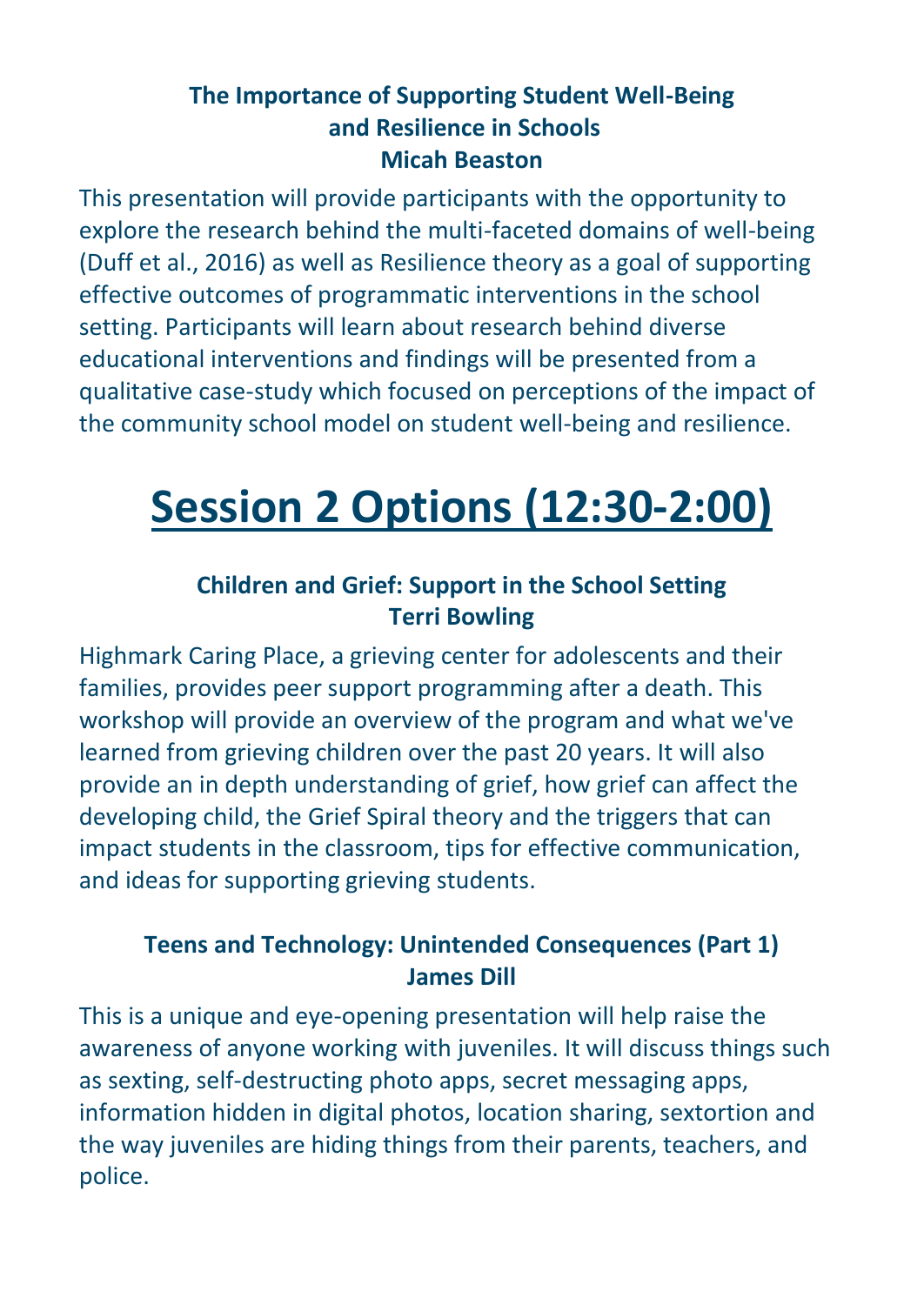#### **Youth Mental Health: The Crisis that is Destroying Our Youth and What We Need to Know Kara Vojcsik**

Youth mental health is a hot topic issue in schools, doctor offices and counseling agencies Research is coming out that our youth are more depressed, more anxious and more suicidal than ever before. Participants will leave with knowledge about anxiety groups, suicide assessments, the not good enough effect and what is really going on in homes today.

#### **Mental Health and Resiliency: Hope for Individuals, Families, and Communities Dr. Charlene Lane**

According to the National Institute of Mental Health (2017), nearly 20 percent of the U.S. adult population experiences mental illness. Strengthening resilience in people improves functioning for individuals exposed to the stresses of mental illness (Rutter, 2017). This workshop will focus on the impacts of mental illness on individuals, families and communities. There will be an emphasis on how to strengthen resilience at multiple levels to reduce the impact of mental illness on communities.

# **Session 3 Options (2:15-3:45)**

#### **Flipping the Script Lindsay Knepp, & Doug Knepp**

This session will examine Restorative Justice and Restorative Practices and how they can be used to support conflict resolution. Participates will leave will tools that will help them with more affective groups, circles, and tools so that all participants feel heard.